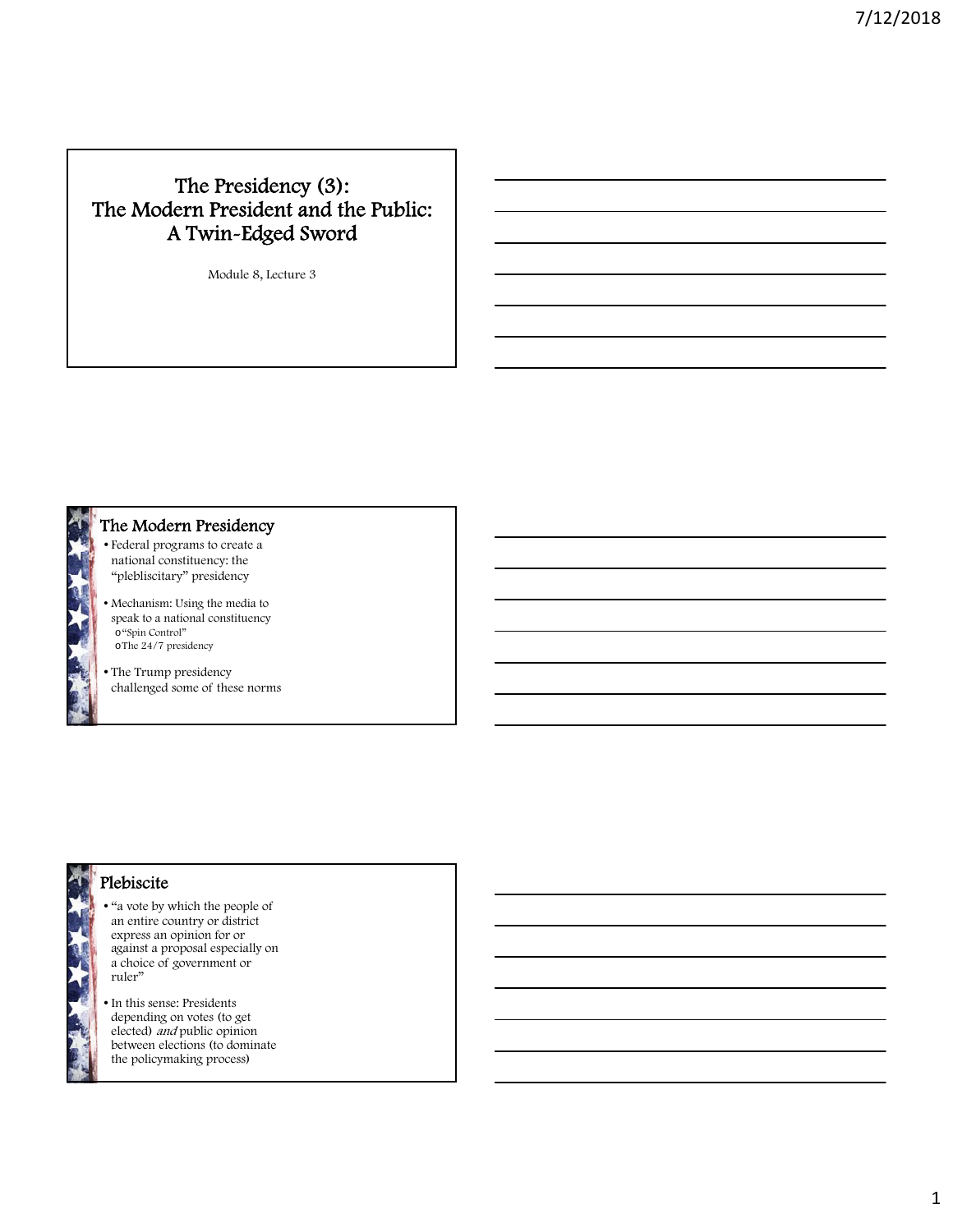

### Can Presidents Build Popular Support?

- Yes, particularly in foreign policy
	- Rallying effect
	- Richard Nixon: détente with Russia and China
	- George W. Bush: Afghan War
	- Donald Trump: Outreach to North Korea
- Less easily on domestic policy • Lyndon Johnson: The Great Society
- Congress limits possible new presidential constituencies



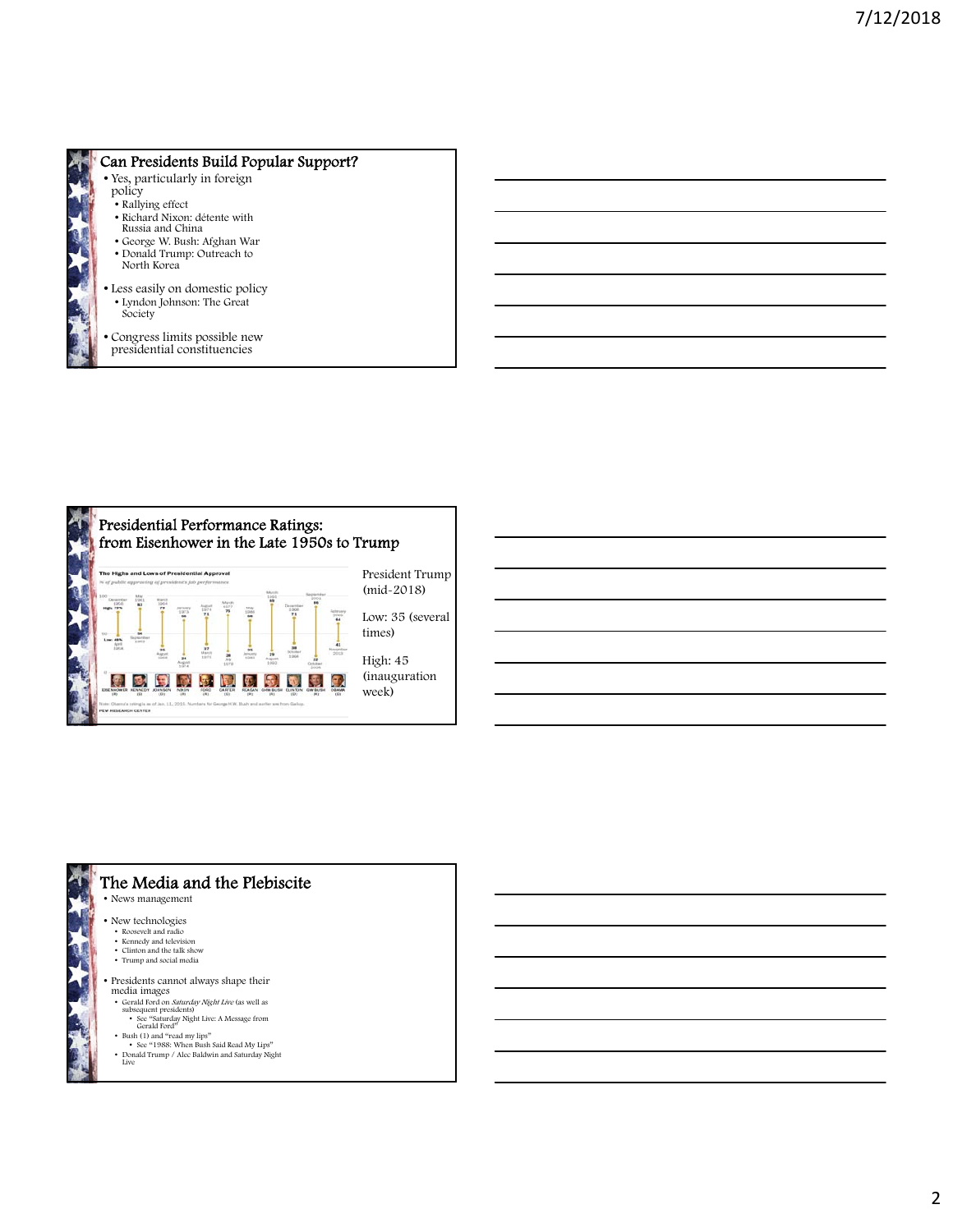

## Limiting the Plebliscitary Presidency

- 1. Revelation
	- Use of the media to reveal errors, wrongdoing, or mismanagement
	- Usually orchestrated by interest groups seeking Congressional intervention
- 2. Investigation

• Use of Congressional oversight authority to investigate the errors reported in the media

- 3. Prosecution
- 
- Use of the courts to prosecute wrongdoers Rarest of the three
- Victim: citizen trust in government

#### President Obama and the Plebiscite

- Overall few scandals
- First two years in office
- Democratic majorities in Congress Significant legislative accomplishments
- Remaining six years
	- Republican majorities unwillingness to work with the administration Increasing reliance on Executive Action without Congressional approval
	-
	-
	- Limited Easy to reverse Congress' low approval ratings limit the damage to Obama initiatives
	-
- Contributed to Washington gridlock / popular distrust of government

#### President Trump and the Plebiscite

- Loss in the popular vote
- Poorly articulated legislative agenda • Republicans in Congress operating independently early in the Trump administration
- Challenge in getting laws passed
- 
- Use of executive action to reverse Obama policies
- Immediate scandal / investigation • Little Trump concern about building *new* popular support
- Low levels of popular support put Congressional majorities at risk